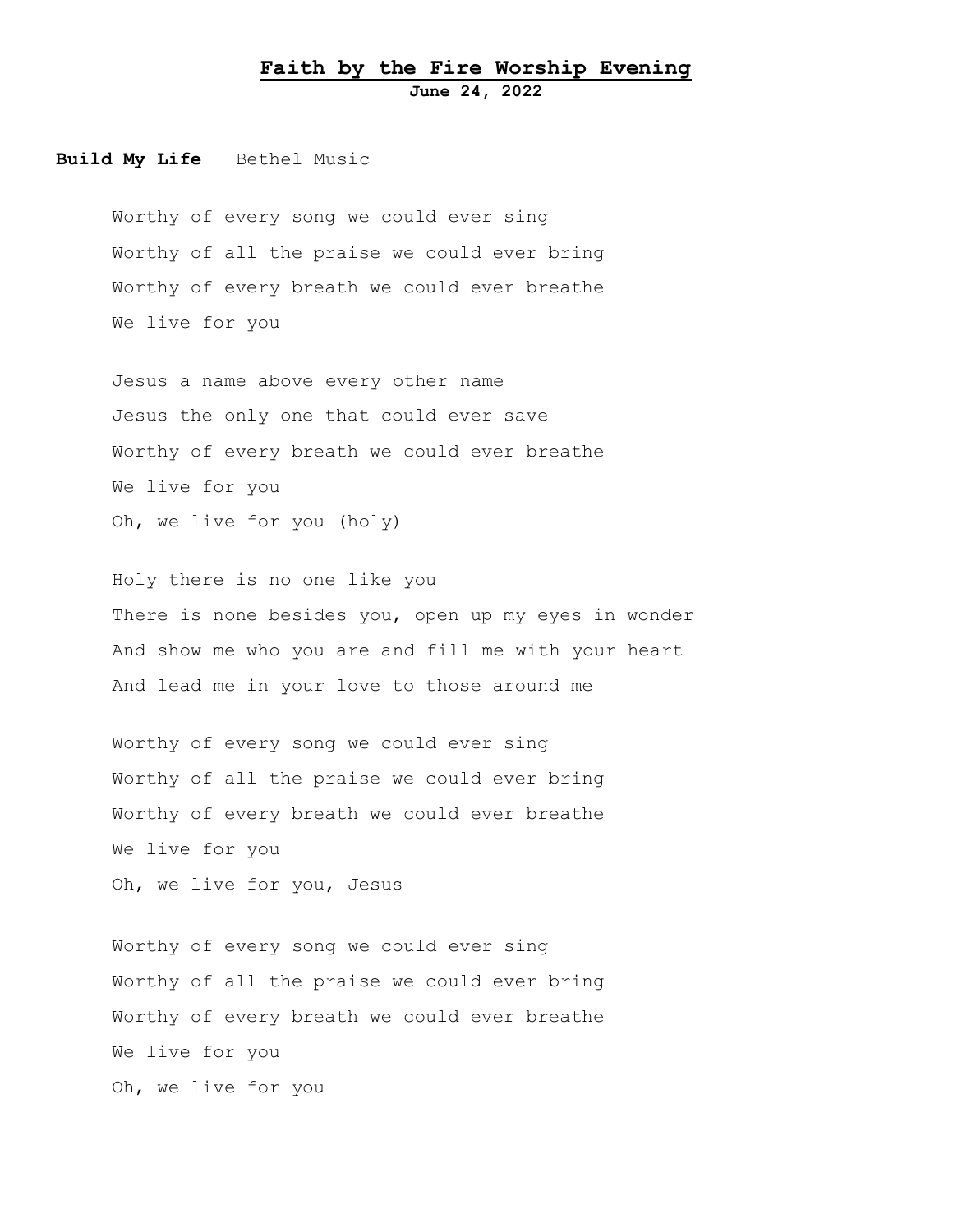Holy there is no one like you There is none besides you, open up my eyes in wonder And show me who you are and fill me with your heart And lead me in your love to those around me

Holy, there is no one like you There is none besides you, open up my eyes in wonder And show me who you are and fill me with your heart And lead me in your love to those around me

(Instrumental)

Lead me in your love Lead me in your love

And I will build my life, upon your love It is a firm foundation I will put my trust, in you alone And I will not be shaken

And I will build my life, upon your love It is a firm foundation I will put my trust, in you alone And I will not be shaken

Holy, there is no one like you There is none besides you, open up my eyes in wonder And show me who you are and fill me with your heart And lead me in your love to those around me

Holy, there is no one like you There is none besides you, open up my eyes in wonder And show me who you are and fill me with your heart And lead me in your love to those around me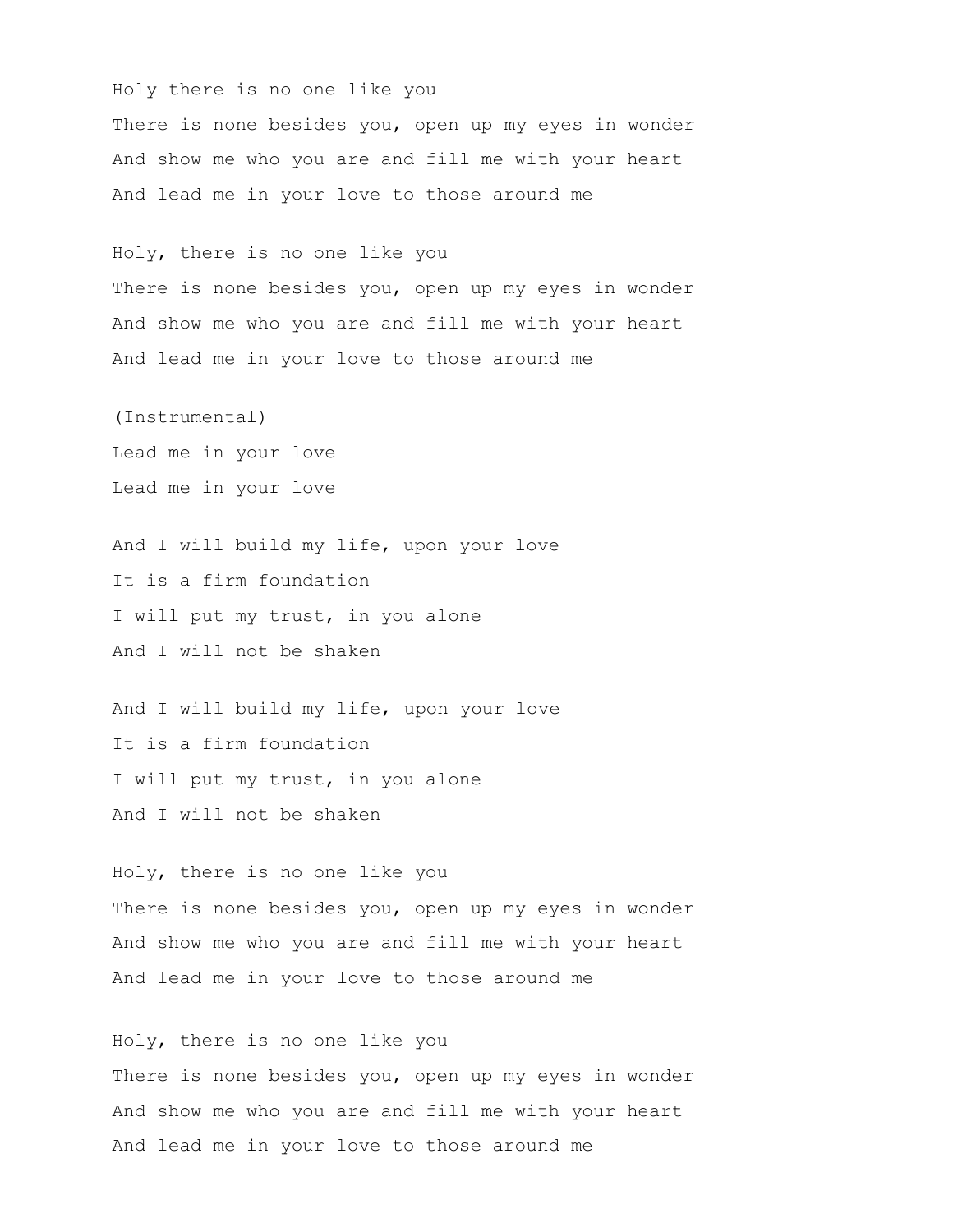And I will build my life, upon your love It is a firm foundation And I will put my trust, in you alone And I will not be shaken

## What A Beautiful Name - Hillsong Worship

You were the Word at the beginning One With God the Lord Most High Your hidden glory in creation Now revealed in You Our Christ

What a beautiful Name it is, what a beautiful Name it is The Name of Jesus Christ my King What a beautiful Name it is, nothing compares to this What a beautiful Name it is, the Name of Jesus

You didn't want heaven without us So Jesus You brought heaven down My sin was great, Your love was greater What could separate us now

What a wonderful Name it is, what a wonderful Name it is The Name of Jesus Christ my King What a wonderful Name it is, nothing compares to this What a wonderful Name it is, the Name of Jesus What a wonderful Name it is, the Name of Jesus

Death could not hold You, the veil tore before You You silenced the boast of sin and grave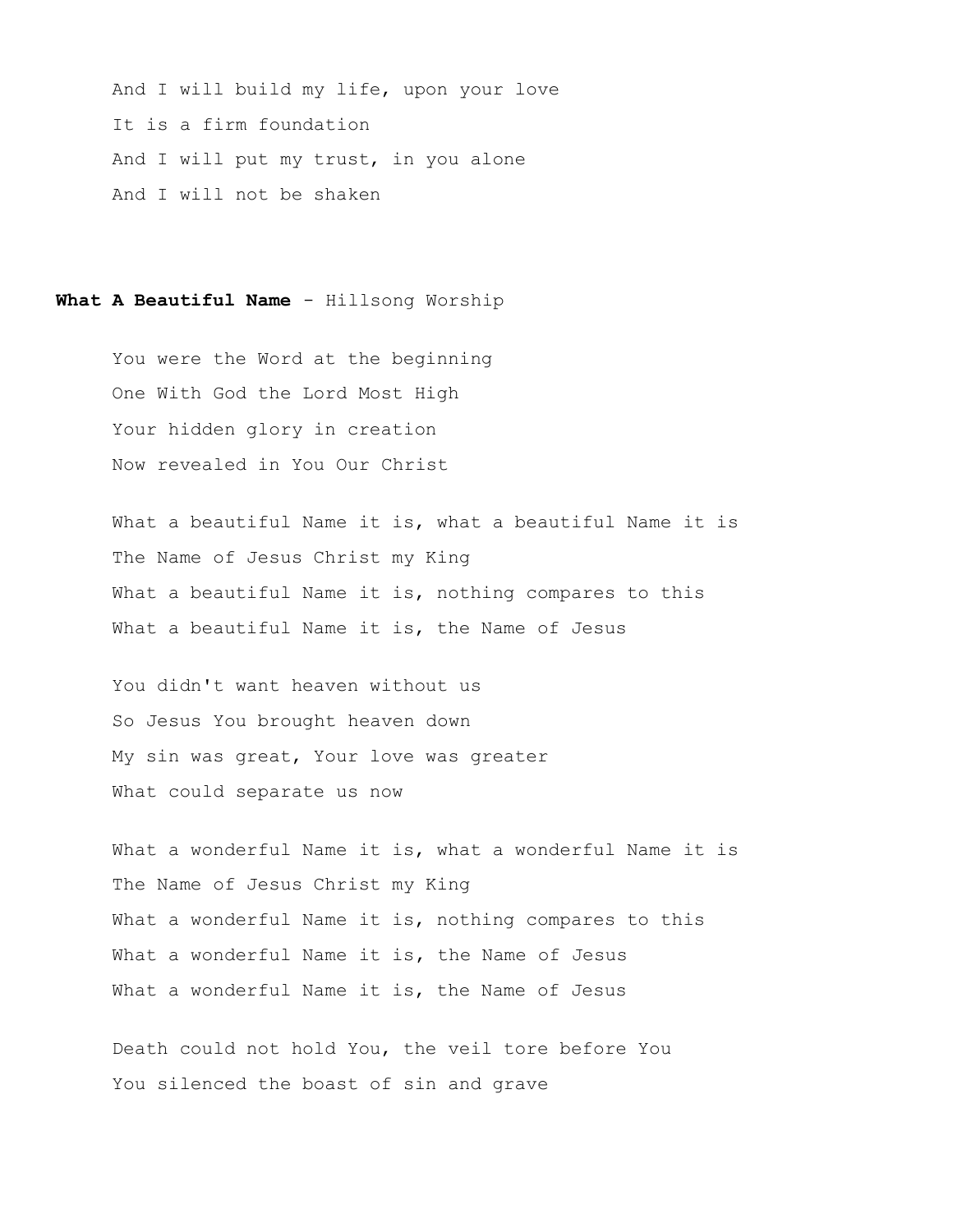The heavens are roaring, the praise of Your glory For You are raised to life again

You have no rival, You have no equal Now and forever God you reign

Yours is the Kingdom, Yours is the glory Yours is the Name above all names

What a powerful Name it is, What a powerful Name it is The Name of Jesus Christ my King What a powerful Name it is, Nothing can stand against What a powerful Name it is, The Name of Jesus

#### **Characteristics of God**

One word or phrase that reflects your thoughts of God

#### **This Is Amazing Grace** – Phil Wickham

Who breaks the power of sin and darkness Whose love is mighty and so much stronger The King of Glory, the King above all kings Who shakes the whole earth with holy thunder Who leaves us breathless in awe and wonder The King of Glory, the King above all kings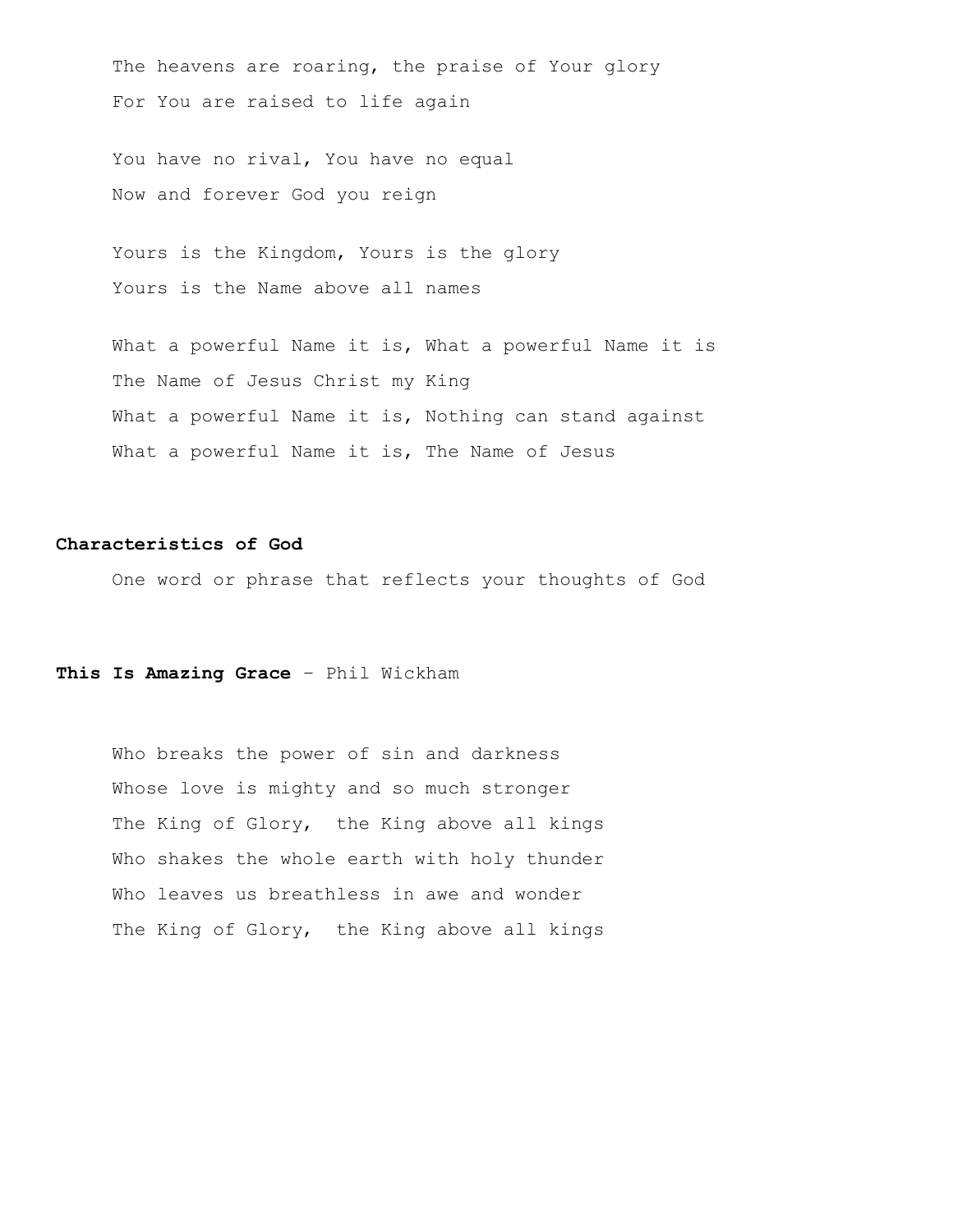This is amazing grace This is unfailing love That You would take my place That You would bear my cross You laid down Your life That I would be set free Jesus, I sing for All that You've done for me

Who brings our chaos back into order Who makes the orphan a son and daughter The King of Glory, the King of Glory Who rules the nations with truth and justice Shines like the sun in all of its brilliance The King of Glory, the King above all kings

This is amazing grace This is unfailing love That You would take my place That You would bear my cross You laid down Your life That I would be set free Jesus, I sing for All that You've done for me

Worthy is the Lamb who was slain Worthy is the King who conquered the grave Worthy is the Lamb who was slain Worthy is the King who conquered the grave Worthy is the Lamb who was slain Worthy is the King who conquered the grave Worthy is the Lamb who was slain Worthy Worthy Worthy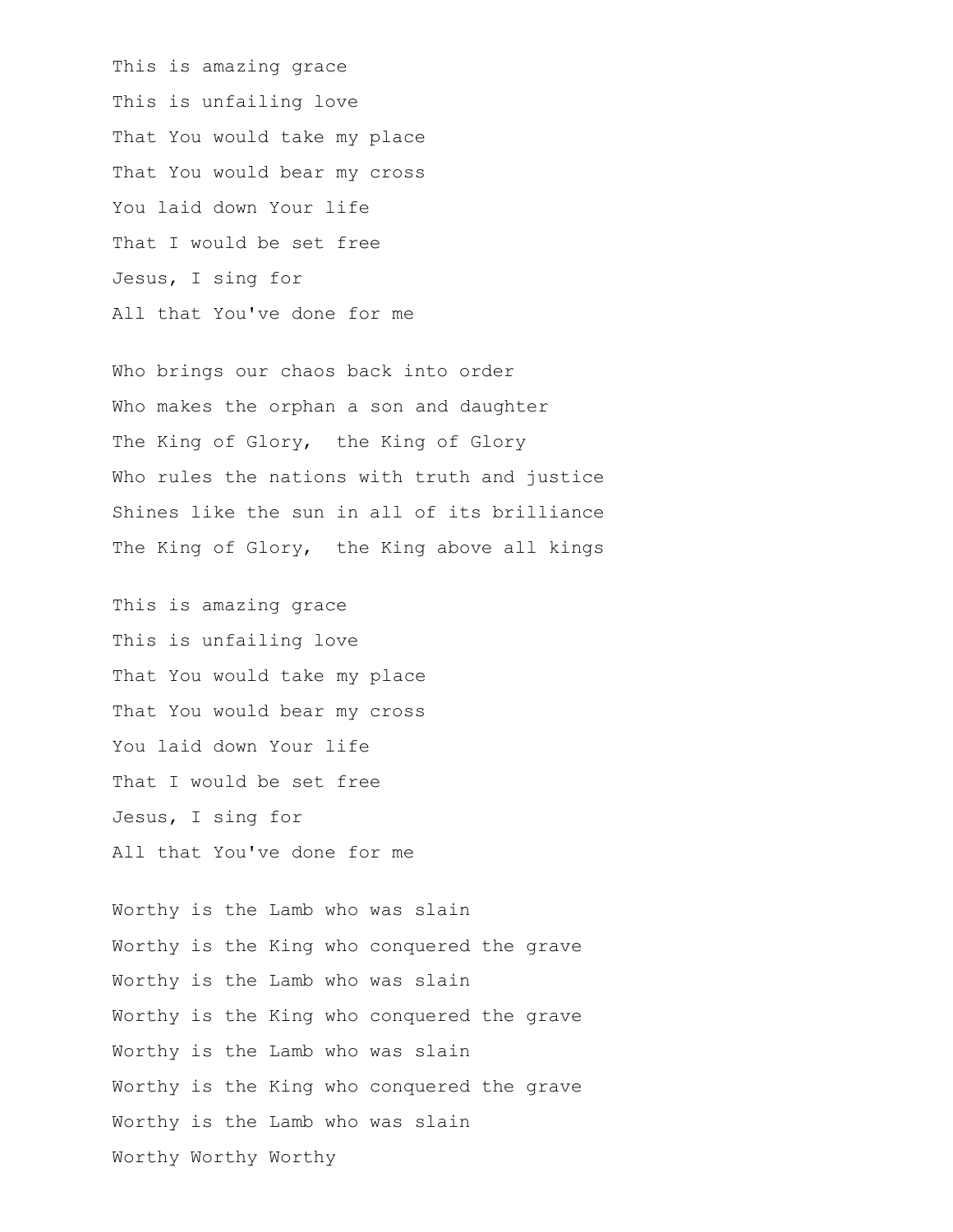This is amazing grace This is unfailing love That You would take my place That You would bear my cross You laid down Your life That I would be set free Jesus, I sing for All that You've done for me

## **It Is Well** - Bethel

Grander earth has quaked before Moved by the sound of His voice Seas that are shaken and stirred Can be calmed and broken for my regard

And through it all, through it all My eyes are on You And through it all, through it all It is well And through it all, through it all My eyes are on You And it is well with me

## *Interlude*

Far be it from me to not believe Even when my eyes can't see And this mountain that's in front of me Will be thrown into the midst of sea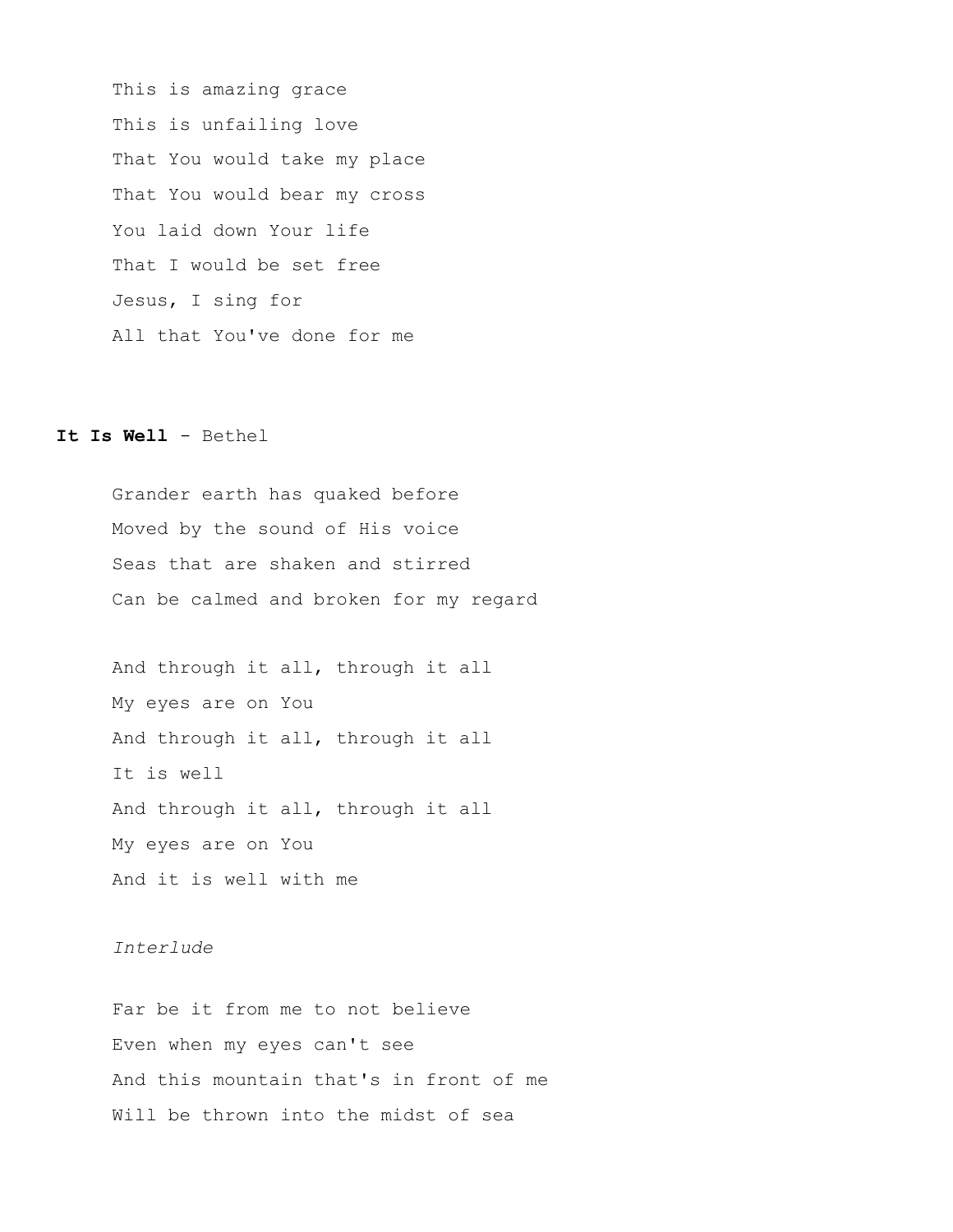And through it all, through it all My eyes are on You And through it all, through it all It is well And through it all, through it all My eyes are on You And it is well, it is well

So let go my soul and trust in Him The waves and wind still know His name So let go my soul and trust in Him The waves and wind still know His name

So let go my soul and trust in Him The waves and wind still know His name The waves and wind still know His name

It is well with my soul It is well with my soul It is well with my soul It is well, it is well with my soul

It is well with my soul It is well with my soul It is well with my soul It is well, it is well with my soul

It is well, it is well with my soul It is well, it is well with my soul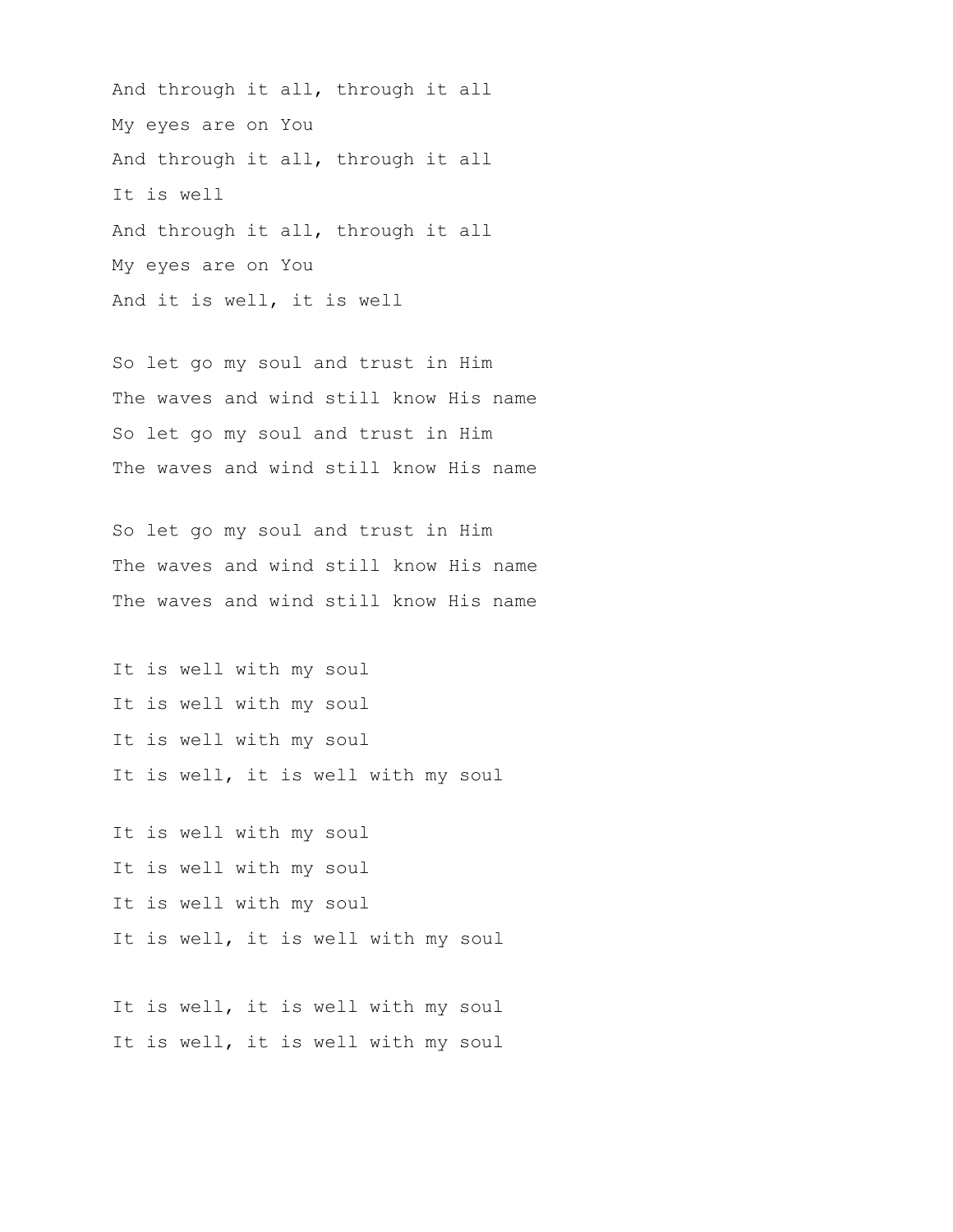And through it all, through it all My eyes are on You And through it all, through it all It is well And through it all, through it all My eyes are on You And it is well with me

# **Time of Thanksgiving**

Give God Thanks for His work in our lives

## **Raise A Hallelujah** - Bethel

I raise a Hallelujah in the presence of my enemies I raise a Hallelujah louder than the unbelief I raise a Hallelujah, my weapon is a melody I raise a Hallelujah, heaven comes to fight for me

I'm gonna sing in the middle of the storm Louder and louder, you're gonna hear my praises roar Up from the ashes, hope will arise Death is defeated, the King is alive

I raise a Hallelujah with everything inside of me I raise a Hallelujah I will watch the darkness flee I raise a Hallelujah in the middle of the mystery I raise a Hallelujah fear you lost your hold on me

I'm gonna sing in the middle of the storm Louder and louder, you're gonna hear my praises roar Up from the ashes, hope will arise Death is defeated, the King is alive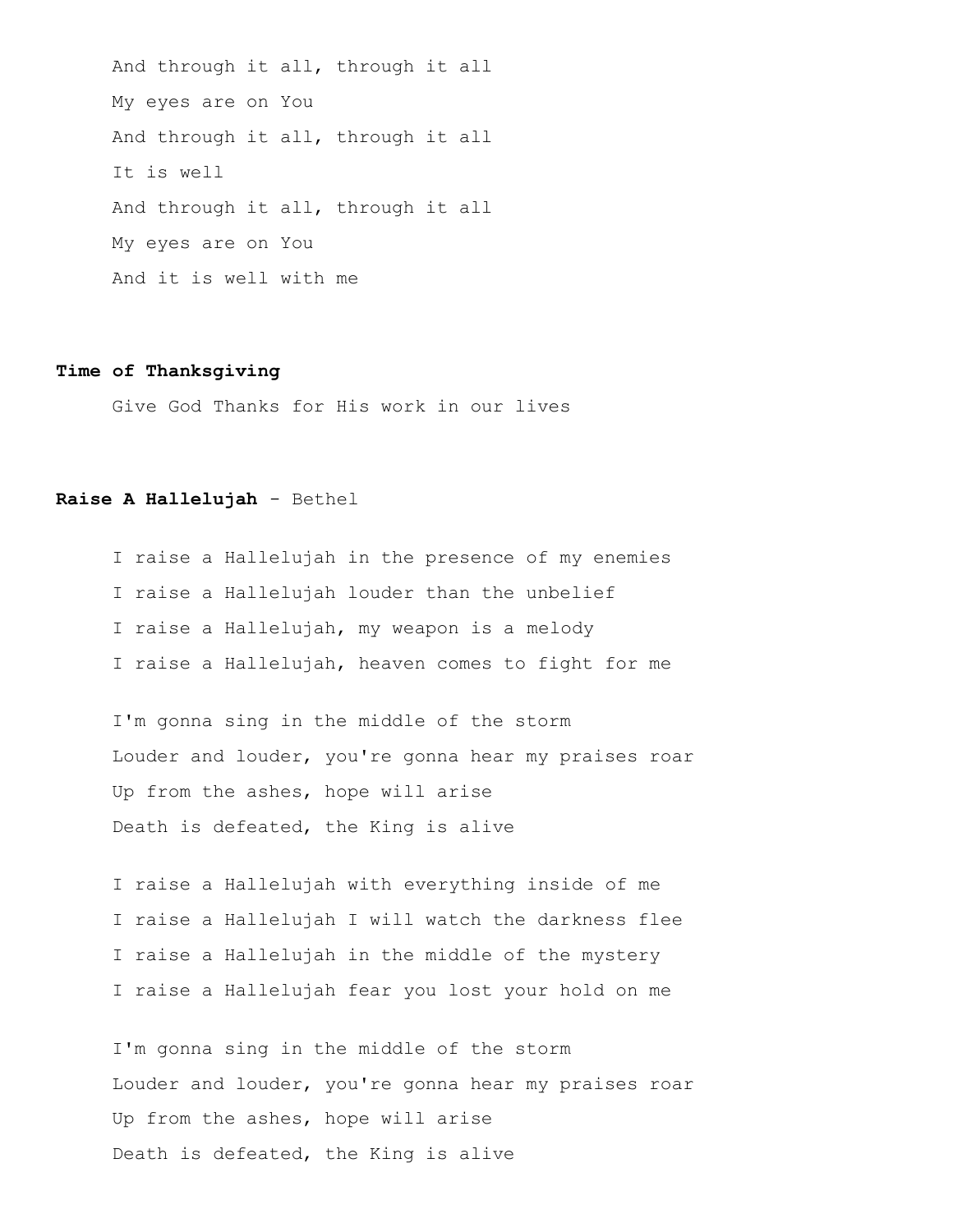Sing a little louder (Sing a little louder) Sing a little louder (Sing a little louder) Sing a little louder (Sing a little louder) Sing a little louder (Sing a little louder)

Sing a little louder (in the presence of my enemies) Sing a little louder (louder than the unbelief) Sing a little louder (my weapon is a melody) Sing a little louder (heaven comes to fight for me) x2

Sing a little louder

I'm gonna sing in the middle of the storm Louder and louder, you're gonna hear my praises roar Up from the ashes, hope will arise Death is defeated, the King is alive

I'm gonna sing in the middle of the storm Louder and louder, you're gonna hear my praises roar Up from the ashes, hope will arise Death is defeated, the King is alive

I raise a Hallelujah I raise a Hallelujah I raise a Hallelujah I raise a Hallelujah

*(Spontaneous section)*

I raise a Hallelujah I raise a Hallelujah I raise a Hallelujah I raise a Hallelujah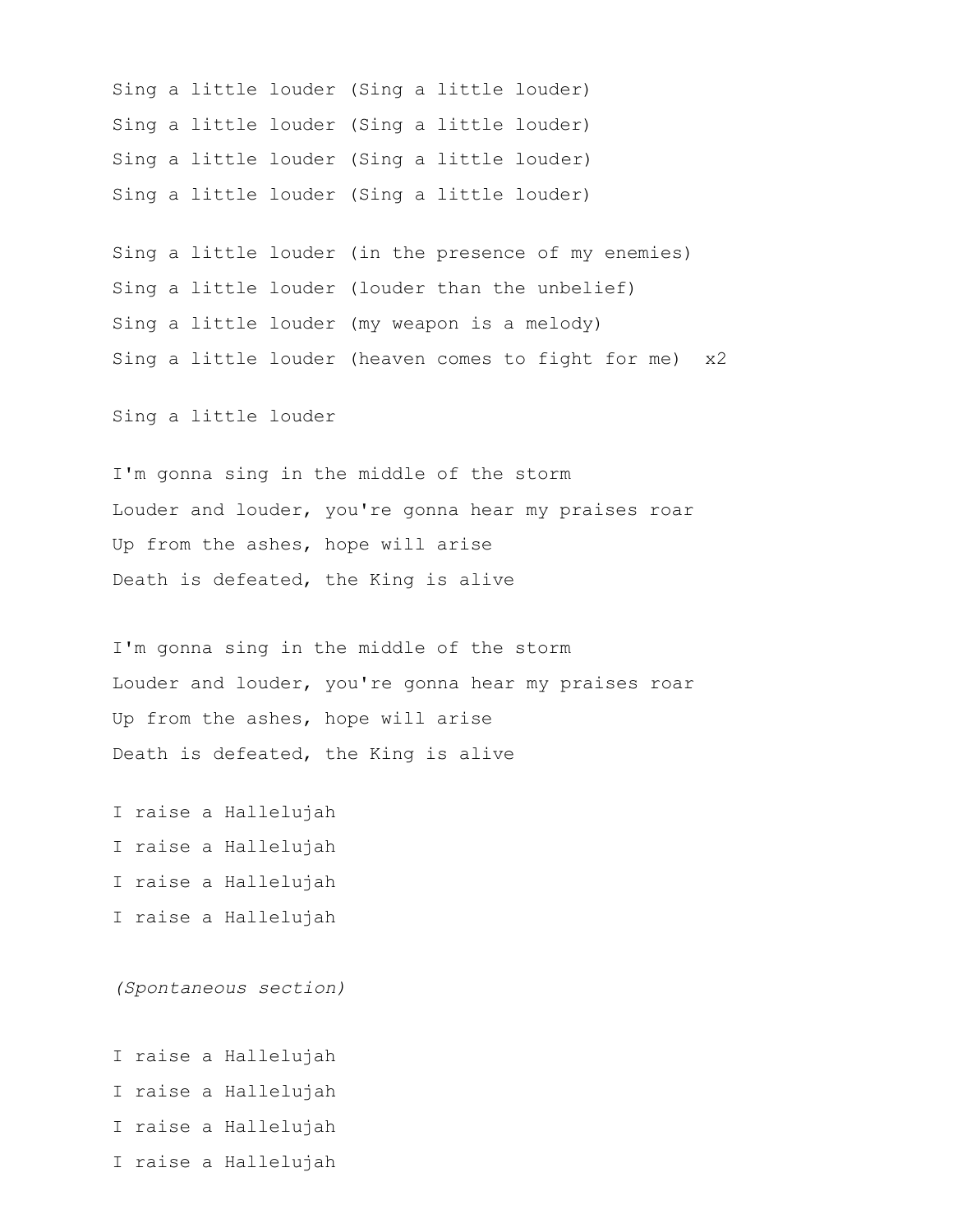I raise a Hallelujah (in the presence of my enemies) I raise a Hallelujah (louder than the unbelief) I raise a Hallelujah (my weapon is a melody) I raise a Hallelujah (heaven comes to fight for me)

**Great Are You Lord** – All Sons and Daughters

You give life, You are love You bring light to the darkness You give hope, You restore Every heart that is broken Great are You, Lord

It's Your breath in our lungs So we pour out our praise, we pour out our praise It's Your breath in our lungs So we pour out our praise to You only

You give life, You are love You bring light to the darkness You give hope, You restore Every heart that is broken Great are You, Lord

It's Your breath in our lungs So we pour out our praise, we pour out our praise It's Your breath in our lungs So we pour out our praise to You only